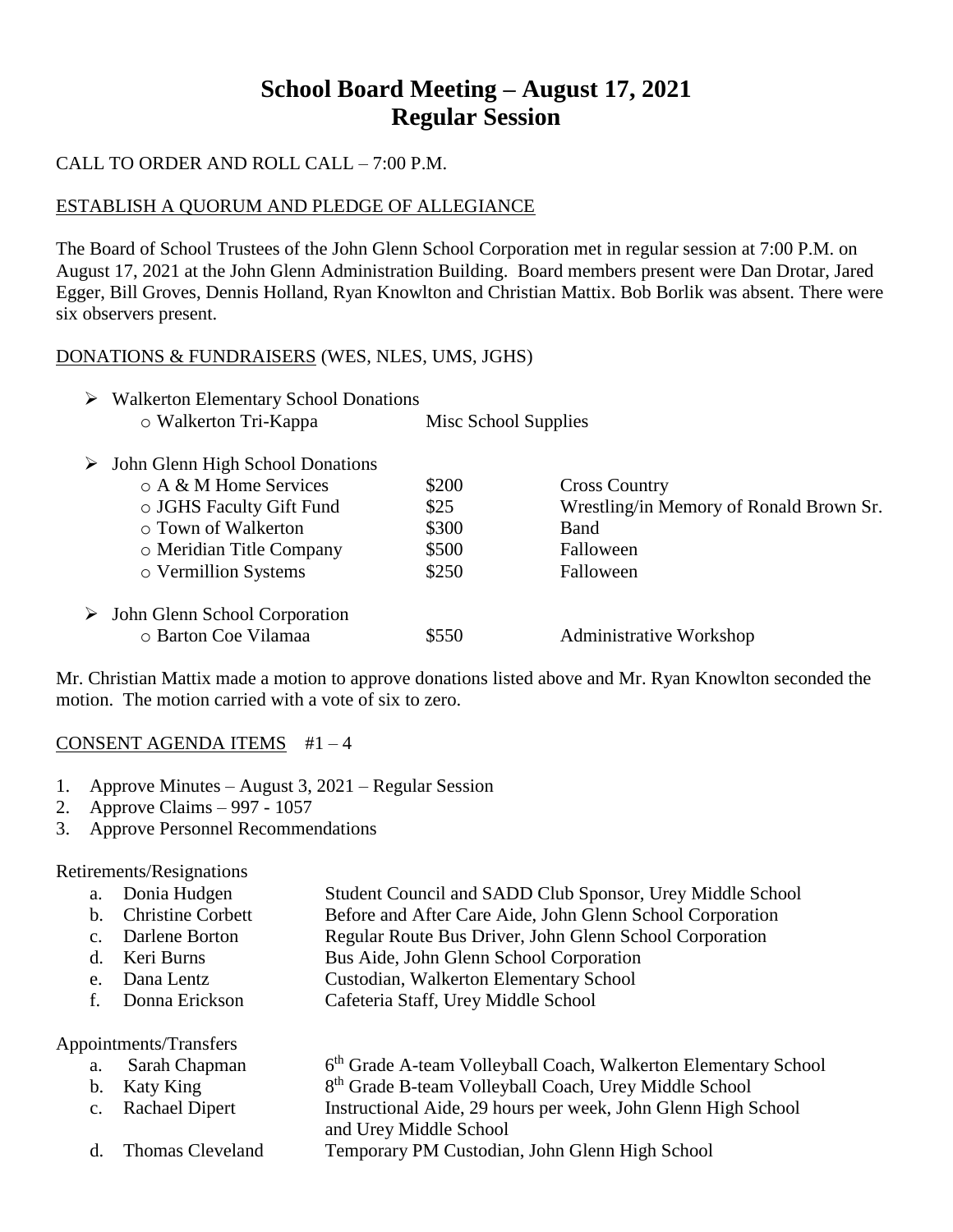- e. Marcie Bogunia Elementary School Teacher, North Liberty Elementary School
- f. Korissa Berg Instructional Aide, 29 hours per week, North Liberty Elementary **School**
- g. Kristi Rulli Nurse, North Liberty Elementary School
- h. Alissa Warner Custodian, 22.5 hours per week, Walkerton Elementary School
- i. Dyan Phillips 7th/8th Grade Team Leader, Urey Middle School

# 4. Approve Transfer Students

We currently have a total of 364 transfer students for the 2021-22 school year including the 15 that were approved at this meeting.

Mr. Ryan Knowlton made a motion to approve Consent Agenda items 1-4 and Mr. Jared Egger seconded the motion. The motion carried with a vote of six to zero.

Mr. Winchell noted to the board that our ADM for the 2020-2021 school year was 1985. As of today, our current ADM is 2013. This will likely change prior to our official count day of September 17, 2021.

Mr. Winchell also made note that we appreciate our long standing employees such as Darlene Borton whom served the corporation loyally for 33 years.

# NEW BUSINESS

1. Approve Revised Purchase Price of \$109,810 for one 78-Passenger School Bus

Mr. Winchell noted that this was brought back to the Board since we do have a pre-approved Bus Replacement Plan in place, and the end cost for this bus purchase was different than what we pre-approved in a previous board meeting. Mr. Groves explained that our main goal going forward is to be consistent with what we are purchasing. As we go forward, our buses will have air conditioning, which requires an upgraded alternator. Each bus will also contain an upgraded surveillance system which includes six cameras per bus for safety improvements. Mr. Christian Mattix made a motion to approve Revised Purchase Price of \$109,810 for one 78- Passenger School Bus, and Mr. Dan Drotar seconded the motion. The motion carried with a vote of six to zero.

## REPORTS

1. Director of Learning and Student Services

Mr. Tim Davis reported the following:

- Head Start is scheduled to start tomorrow. We were hoping to start at St. Pat's but unfortunately we couldn't get construction completed prior to the start of classes. We will start at NLES and WES and transition to St. Pat's as soon as it is ready. Bus routing has been completed, classrooms are all set up and staff is ready to welcome students tomorrow. We currently have 30 students enrolled for full day classes. Traditionally we have had approximately 30 students for half-day classes. We have met our goal of doubling the Head Start services provided to our community by providing about 30 full-time enrollments. Our next goal is to transition to St. Pats. We look forward to giving an updated report at the next meeting.
- Boys and Girls Club has been operating since day one of school. All of our current Before & After employees have been trained by the Boys and Girls Club. This week was the official start of the STRIVE program. The issue we have run into, is that so many parents want to enroll their students. There are currently 64 students enrolled at Walkerton Elementary and over 70 enrolled at North Liberty Elementary, which is more than we ever imagined, or have served previously. As such, Boys and Girls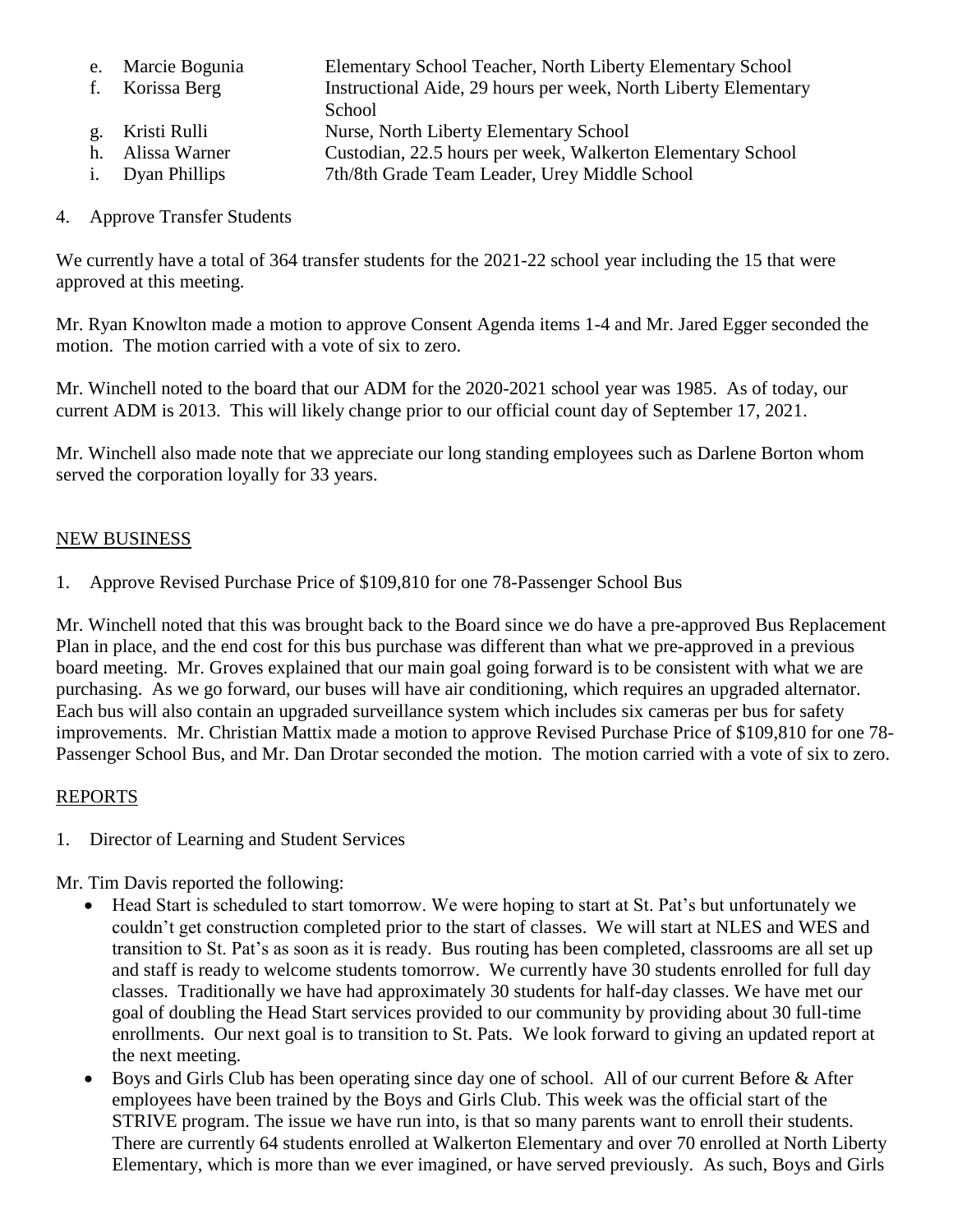Club is working to increase its capacity by using additional classrooms, and hiring more workers. We have never had to turn students away from before or after care services but unfortunately, we've had to create an overflow room this year until Boys and Girls Club gets more staff hired and trained. Mr. Winchell added that although we will never turn a student away, we've had great interest in the program. Boys and Girls Club has very strict guidelines in regards to staff to student ratios. We will provide an overflow room so that no families are left without services. Boys and Girls Club is willing to expand as we can provide them with more space and they are working to hire some Junior Counselors.

#### 2. Superintendent's Report

Mr. Winchell noted the following:

- Building Projects We are working through some punch list items and working to get the controls set at NLES. Weights and Measures will be performed by an outside entity as outlined at the beginning of the project to check functionality. As we have previously stated tonight, we were getting very close to the start of school, and there were those who doubted we would be ready in time. Thanks to the very hard work of all of our maintenance/facilities teams, and our great construction partners, we were very prepared to welcome students back to campus.
- Fuel Project Still moving forward. Mr. Otis, who is one of Mr. Kaminski's legal partners, is working with the Town of Walkerton to finalize the inter-local agreement. We have the blueprints noting where the concrete should be poured, and the facilities team is getting quotes for this project.
- Solar We briefly discussed how much savings we have to date. Data details were provided to each Board Member and will be included online for review. This is a guaranteed energy savings project which in very simple terms means that once our guaranteed timeframe begins, they will cut us a check for any shortfalls of energy production. This project comes with a 20 year warranty on equipment and energy guarantee. As of today, we have produced approximately \$25,000 worth of energy since March 13, 2021.
- COVID Update There are very strong recommendations from the health department to move to a mask mandate and at this time, I can report that we have had three staff members and two students who have tested positive, which does not equal a large outbreak. We have been great stewards and great partners with the local health departments and I shared with them that we have concerns that they are strongly recommending that we move to a mask mandate, but they haven't made the official mandate themselves. If they believe there needs to be a mandate, they need to make the mandate. Until that time, we will continue to monitor on a daily basis, and if we have what we feel is a local outbreak, we will adjust accordingly. At this time, 5 positive cases does not indicate an outbreak. It is our responsibility to do what is best for students and staff and it is also our responsibility to represent what our collective constituency wishes to see happen, i.e. protecting parental choice. Mr. Knowlton asked with these 5 cases, how many students/staff did we have to quarantine due to close contact, and additionally, how many did not have to quarantine due to being vaccinated. Of the three staff members who have tested positive, a potential three close contacts were identified, two of those were vaccinated, so only one had to quarantine. With the two positive students, a potential 45 close contacts were identified, 14 were vaccinated resulting in a total of 31 students placed on a 10 day quarantine.

## BOARD COMMENTS/QUESTIONS

UPCOMING CALENDAR EVENTS

Monday, August 23, 2021 NLES Open House 4:30-6:00pm Monday, September 7, 2021 No School Labor Day